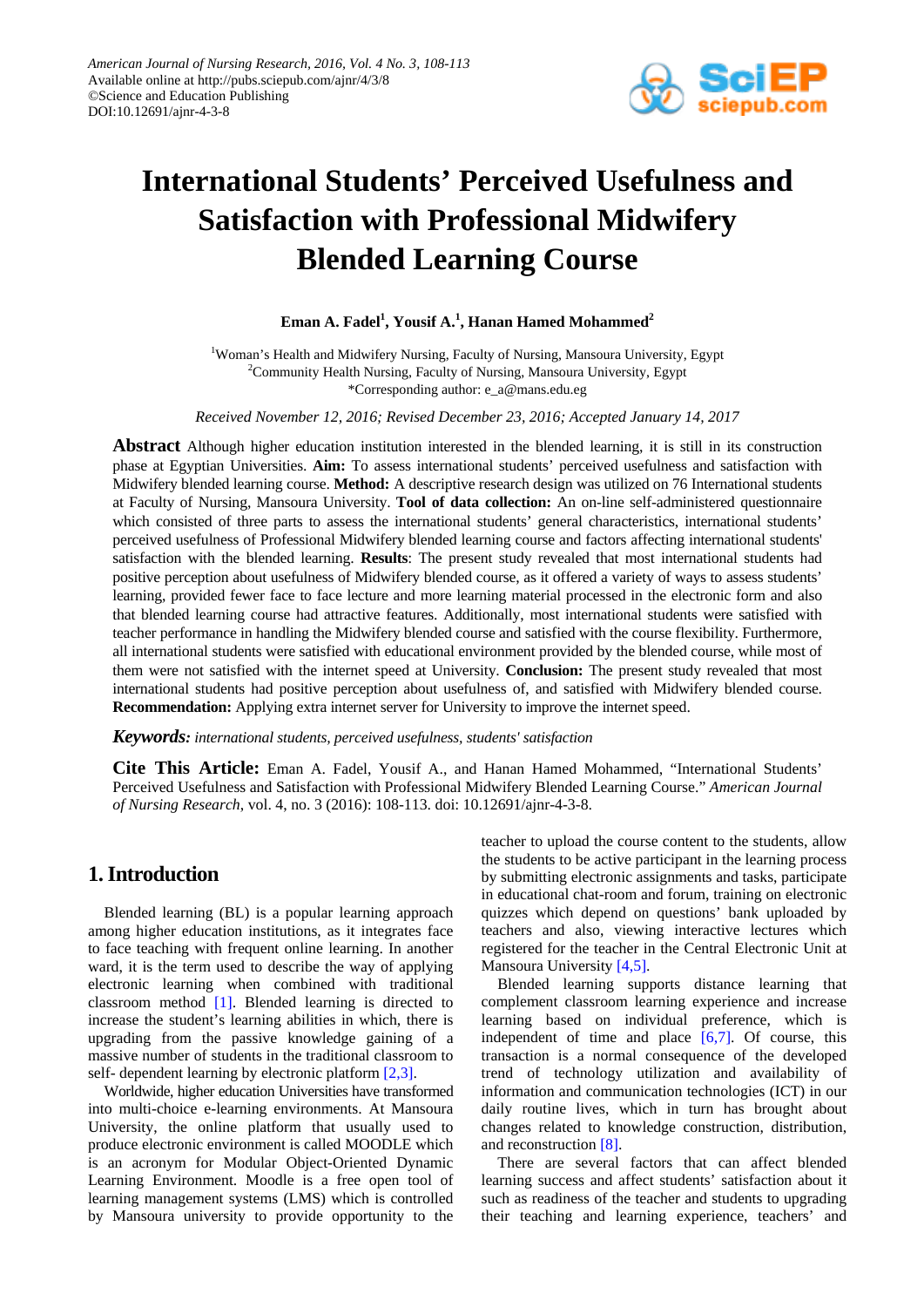students' ability to handle educational technology effectively, students' perceived usefulness of blended learning course, flexibility of the course, reliability of the electronic system used and educational environment motivation which allow utilization of all benefits of blended learning [\[9,10,11\].](#page-5-5)

First of all, blended learning improves communication between teachers and students than in the traditional courses and also BL offers students who have many contexts to interact and work with each other. In addition, BL covers all learning styles and is cost-effectiveness and has the flexibility in presenting course content in many ways [\[10,12\].](#page-5-6) Moreover, BL permits students to access diverse online resources, giving students more chances to interact with other colleagues and to get variety points of view. In this way, students can improve their capacities, be more involved in learning process and be more able to fit in any learning contex[t \[13,14,15\].](#page-5-7)

International students are the universities' target to gain their attachment to scholarship in educational institutions. At Mansoura University, international students' perceived usefulness and satisfaction with the blended learning is a chief factor affecting the success of e-learning environment and shapes the direction of its future use and upgrading. So, the present study was conducted to assess international students' perceived usefulness and satisfaction with Professional Midwifery blended learning course which is one blended course provided by Woman' Health and Midwifery Nursing Department.

#### **1.1. Significance of the Study**

A great need for utilization of blended learning is approaching especially in the educational universities, this great need derived from the Egyptian Government desire to make use of new technology strategies in educational context. Blended learning is the first step for distance learning and is the coming approach in Egyptian Faculties. Moreover, the adoption of E-learning at Faculty of Nursing, Mansoura University can provide suitable solution for the growing numbers of students attending the faculty yearly and also for the students with busy schedule. Also, the Faculty demands for more scholarship for more involvement of international students in the nursing filed not only for the benefit of country economy but also for the great impact on education and on our university ranking. So, assessment of international students' perception of usefulness and satisfaction with blended learning is very important.

#### **1.2. Operational Definitions**

**Students' perceived usefulness** is the thoughtful idea about the expected benefits of blended learning utilizing.

**Students' satisfaction** is the students 'subjective perceptions of how well a learning environment supports academic learning experience.

**Blended learning** is the combination of face to face lectures with electronic learning systems, integrating on-ground teaching environments with internet technology.

#### **1.3. Aim of the Study**

To assess international students' perceived usefulness and satisfaction with Midwifery blended learning course.

#### **1.4. Research Questions**

**Question 1:** What are the international students' perceived usefulness of Professional Midwifery blended learning course?

**Question 2:** Are international students satisfied with Professional Midwifery blended learning course?

## **2. Method**

**Research deign:** A descriptive research design.

**Setting:** The research was conducted at Faculty of Nursing, Mansoura University, Egypt.

**Sample:** The study involved a purposive sample of all (76) International students at their third level,  $\text{in1}^{\text{st}}$ semester of academic year 2015–2016 and enrolled in the Professional Midwifery credit course.

#### **2.1. Instrument**

On-line self-administered questionnaire utilized to collect the required data. It was adapted from [\[16\].](#page-5-8) The questionnaire included three parts; the first part related to the international students' general characteristics such as age, gender and previous blended learning experiences; the second part related to the international students' perceived usefulness of Professional Midwifery blended learning course which included 12 items and the third part related to factors affecting international students' satisfaction with the blended learning course which consisted of five domains; the first domain consisted of four items which related to the international students' satisfaction with blended learning teachers ; the second domain consisted of five items which related to international students' satisfaction with flexibility of the blended learning course; the third domain consisted of four items which related to the international students' satisfaction with Electronic system handle the blended learning course; the fourth domain consisted of two items which related to the international students satisfaction with Internet speed; and the fifth domain consisted of four items which related to the international students' satisfaction with the education environment provided through the blended learning course. Three-point Likert scale used for all domains (1=disagree, 2= neutral, 3= agree).

#### **2.2. Validity and Reliability**

Validity of this tool was tested by five experts in the field of Woman's Health & Midwifery Nursing, Community Health Nursing, and Computer Science and in Education. Their suggested configurations were made in the sequence of the tool items. The reliability of the tool was tested by Alpha Cronbach's coefficient test. The alpha reliability was (0.90).

## **2.3. Ethical Considerations**

An ethical approval letter was attained from Research Ethics Committee, Faculty of Nursing, Mansoura University to conduct the research. At the start of the semester, all international students were informed about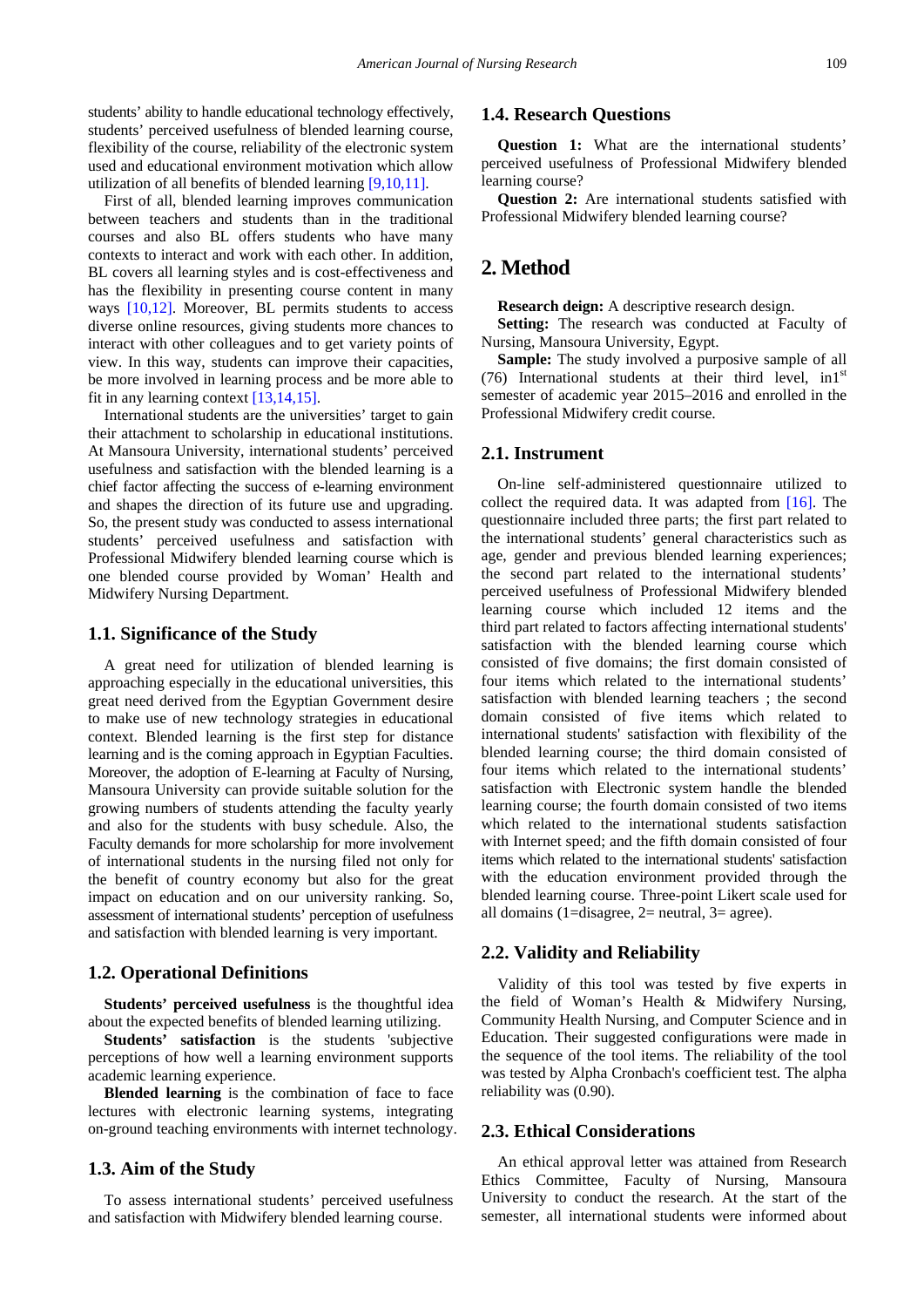the aim of the research and also were informed that their voluntary participation in the research have no effect on their academic evaluation.

#### **2.4. Pilot Study**

It was conducted on 10% of total international students to test the objectivity and applicability of the research tool. Students involved in the pilot study were excluded from the research.

## **2.5. Procedure**

The researchers explained the aim of the research to all international students enrolled in the Professional Midwifery credit course at the start of the first semester of academic year 2015-2016. The blended learning course involve mix between face to face lessons which were given at the Faculty of Nursing classroom and illustrated by discussion and PowerPoint presentation and also include the use of an e-learning platform MOODLE to view the electronic interactive lectures, submit electronic assignments and tasks and solve the electronic quizzes. The international students were asked to view the interactive lessons, solve quizzes, complete tasks individually or by group and submit their work online. Also, there was a specific time for electronic chatting which is known for all international students and for the teachers. Furthermore, the course content, suggested reading materials, specific suggested references, illustrated videos, discussion forum and requested assignment were involved in the e- learning platform via MOODLE. The online learning lectures and materials were used more than the face to face lectures for all course content.

After finishing the blended learning course and after the end of the first semester, all international students responded to the online questionnaire to assess their

perceived effectiveness and satisfaction with Professional Midwifery blended learning course. The online questionnaire uploaded to the students via the e-learning platform which is MOODLE.

#### **2.6. Statistical Analysis**

Statistical Package for Social Sciences (SPSS) version 21.0 was used for the statistical analysis of the obtained data. Data were presented using descriptive statistics in the form of frequencies, percentages, means and standard deviations for quantitative variables.

## **3. Results**

[Table 1](#page-2-0) illuminates that the mean age of the international students was  $20.45 \pm 1.603$  years. Also, all international students were Nigerian students and hadn't any previous experience of studying blended learning course.

[Table 2](#page-2-1) describes the international students' perceived usefulness of blended learning course. It shows that, most (98.7%) of international students agreed that blended learning course offered variety of ways to assess students' learning, provided fewer lectures in face to face and more learning material processed in the e- form and had attractive features.

<span id="page-2-0"></span>Additionally, all (100%) international students agreed that, course specification was illustrated on blended learning Midwifery course at the start of the semester. Also, all international students agreed that, BL provided an easy way of submitting activities and offered learning materials and tasks which were consistent with the lectures in the classroom and provided learning materials and activities which help to study the course content effectively.

| Age           | No.               | $\frac{0}{0}$ |  |  |
|---------------|-------------------|---------------|--|--|
| $18 - 20$     | 22                | 28.9          |  |  |
| $20 \ge 22$   | 33                | 43.4          |  |  |
| 22 > 25       | 21                | 27.6          |  |  |
| $SD \pm Mean$ | $1.603 \pm 20.45$ |               |  |  |

**Table 2. International students' perceived usefulness of blended learning course (n= 76)**

**Table 1. Distribution of International Students according to age (n=76)**

<span id="page-2-1"></span>

| <b>Blended Learning</b>                                                                            | <b>Disagree</b> |               | <b>Neutral</b> |               | Agree |               |  |  |  |  |
|----------------------------------------------------------------------------------------------------|-----------------|---------------|----------------|---------------|-------|---------------|--|--|--|--|
|                                                                                                    | No.             | $\frac{0}{0}$ | No.            | $\frac{0}{0}$ | No.   | $\frac{0}{0}$ |  |  |  |  |
| Provides interactive lectures of the course is<br>organized transparently.                         | $\Omega$        | $\Omega$      | 5              | 6.6           | 71    | 93.4          |  |  |  |  |
| Offers a variety of ways to assess students' learning<br>via assignment, quizzes, files and forum. | $\Omega$        | $\Omega$      |                | 1.3           | 75    | 98.7          |  |  |  |  |
| Lets the students receive the teachers' feedback on an<br>assignment with in few days.             | $\Omega$        | $\Omega$      | 3              | 3.9           | 73    | 96.1          |  |  |  |  |
| Provide fewer lectures in face-to-face and more<br>learning material processed in the e- form.     | $\Omega$        | $\theta$      |                | 1.3           | 75    | 98.7          |  |  |  |  |
| Has a good general impression.                                                                     | $\Omega$        | $\Omega$      | 3              | 3.9           | 73    | 96.1          |  |  |  |  |
| Provide study materials and tasks in a clear and<br>understandable way.                            | $\Omega$        | $\theta$      | 2              | 2.6           | 74    | 97.4          |  |  |  |  |
| Has attractive features.                                                                           | $\Omega$        | $\theta$      |                | 1.3           | 75    | 98.7          |  |  |  |  |
| Provide more tutorials in the course.                                                              | $\Omega$        | $\theta$      | 3              | 3.9           | 73    | 96.7          |  |  |  |  |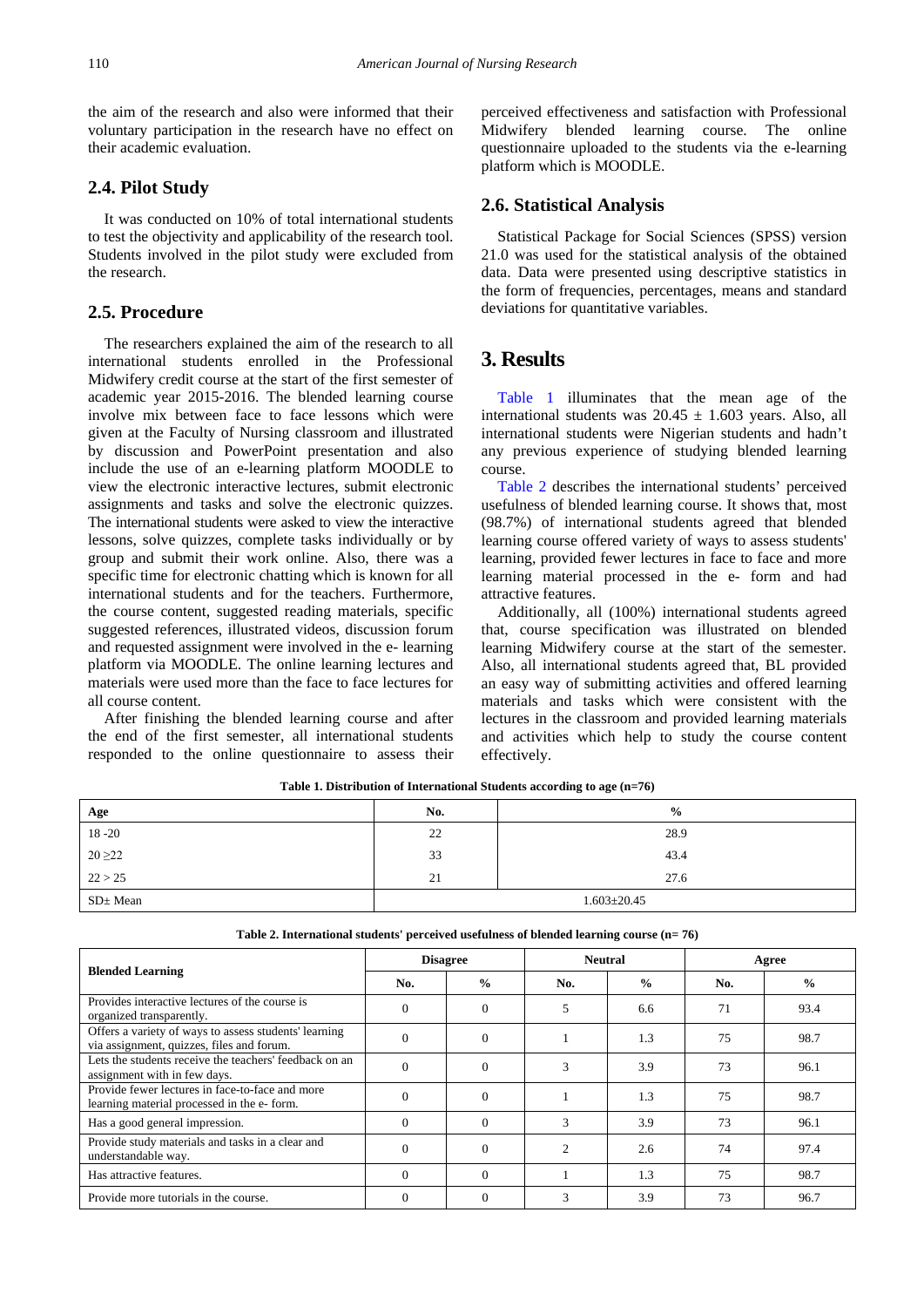<span id="page-3-0"></span>

Figure 1. Percentage of international students according to gender

[Figure 1](#page-3-0) shows that almost three quarters (73.7%) of international students were male students.

[Table 3,](#page-3-1) Demonstrate factors affecting international students' satisfaction with blended learning course. It represents that most (98.7%) of international students strongly agreed that their teacher provided a timely feedback on assignment, teacher was enthusiastic about teaching the blended course and teacher handle the information technology effectively. Furthermore, most international students (97.4%) strongly agreed that their teacher explain how to use the e-learning system clearly. Regarding international students' satisfaction with flexibility of the blended course, [Table 3](#page-3-1) represents that most (98.7%) of international students' agreed that blended course quality is better compared to the traditional courses and blended course saved my time, in addition, most (97.4%) of international students agreed that blended course allowed class work arrangement effectively and

<span id="page-3-1"></span>also allowed interactive lecture for some lectures which would be missed for any reason. Also, (93.4%) of them agreed that blended course allowed courses schedule arrangement for this semester more effectively. Concerning international students' satisfaction with electronic system handle the course, all (100%) of international students agreed that the electronic system was flexible and easy to obtain and to use and had many good functions. In relation to the internet speed, most (97.4%) of international students not satisfied with the internet speed on university and most (93.4%) of them didn't find it easy to go on line on university. Finally, for international students' satisfaction with education environment, all (100%) of international students agreed that class discussion was easier to participate in, quality of class discussion was high, classroom dynamic was much better and teacher provided educational environment to enhance students' interaction.

**Table 3. Factors affecting International students' satisfaction with blended learning course**

| <b>Students' satisfaction</b>                                                                            | <b>Disagree</b> |               | <b>Neutral</b> |               | Agree    |               |
|----------------------------------------------------------------------------------------------------------|-----------------|---------------|----------------|---------------|----------|---------------|
| <b>With Teacher</b>                                                                                      | No.             | $\frac{0}{0}$ | No.            | $\frac{0}{0}$ | No.      | $\frac{0}{0}$ |
| Teacher provides a timely feedback on assignment.                                                        | $\Omega$        | 0.00          | 1              | 1.3           | 75       | 98.7          |
| Teacher was enthusiastic about teaching the blended course.                                              | $\Omega$        | 0.00          |                | 1.3           | 75       | 98.7          |
| Teacher handle the information technology effectively.                                                   | $\Omega$        | 0.00          |                | 1.3           | 75       | 98.7          |
| Teacher explain how to use the e-learning system clearly.                                                | $\Omega$        | 0.00          | 2              | 2.6           | 74       | 97.4          |
| With Flexibility of the course                                                                           | No.             | $\frac{0}{0}$ | No.            | $\frac{0}{0}$ | No.      | $\frac{0}{0}$ |
| Blended course allowed class work arrangement effectively.                                               | $\Omega$        | 0.00          | 2              | 2.6           | 74       | 97.4          |
| Blended course allowed courses schedule arrangement for<br>this semester more effectively.               | $\Omega$        | 0.00          | 5              | 6.6           | 71       | 93.4          |
| Blended course improved the quality of the course compared<br>to the traditional courses.                | $\Omega$        | 0.00          | 1              | 1.3           | 75       | 98.7          |
| Blended course allowed an interactive lecture for some<br>lectures which would be missed for any reason. | $\Omega$        | 0.00          | 2              | 2.6           | 74       | 97.4          |
| Blended course saved my time.                                                                            | $\Omega$        | 0.00          | 1              | 1.3           | 75       | 98.7          |
| With Internet speed                                                                                      | No.             | $\frac{0}{0}$ | No.            | $\frac{0}{0}$ | No.      | $\frac{0}{0}$ |
| I am satisfied with the internet speed on university                                                     | 74              | 97.4          | 2              | 2.6           | $\Omega$ | 0.00          |
| It is easy to go on line on university                                                                   | 71              | 93.4          | 5              | 6.6           | $\Omega$ | 0.00          |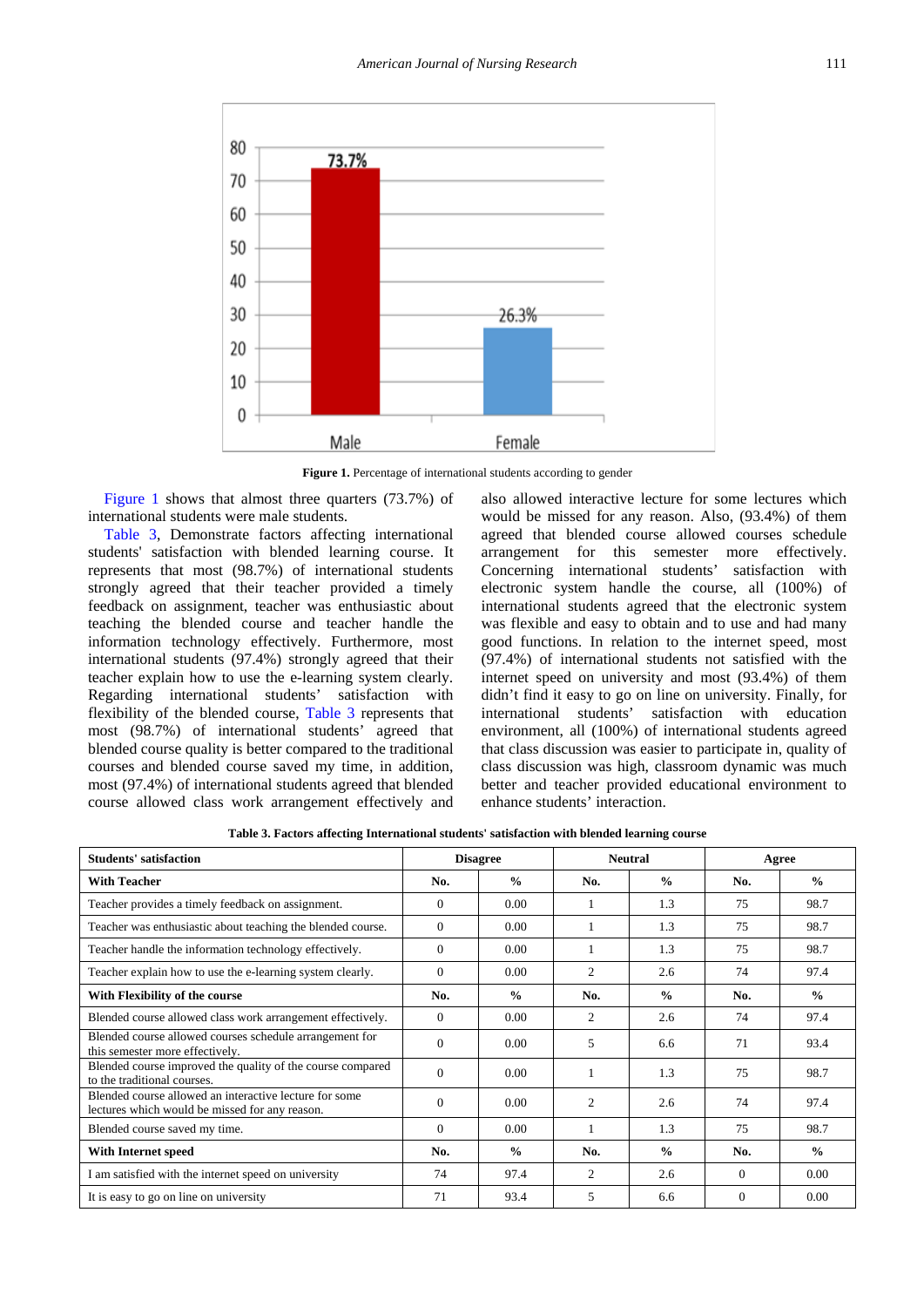## **4. Discussion**

Worldwide, the rapid development of information, internet technologies, web-based applications and communication technologies have initiated unparalleled transformation in universities. The integration of e-learning into the educational system has reshaped the process of acquisition and dissemination of knowledge [\[17\].](#page-5-9) Especially with the growing demand of increase the scholarships of international students and raising the economic income to Universities and Faculties. So, blended learning as a first step of distance learning is very important to be integrated into the university educational field. The present study aimed to assess international students' perceived usefulness and satisfaction with Midwifery blended learning course.

Students' perceived usefulness means the thoughtful idea about the expected benefits of blended learning utilizing. The present study findings revealed that mostinternational students agreed that Midwifery blended learning course offered a variety of ways to assess students' learning, provided fewer lectures in face-to-face and more learning material processed in the e- form and had attractive features. At this context, several studies cited at [\[18\]](#page-5-10) reported that students who use the blended learning in higher education have varying positive perceptionregarding their blended learning experiences due toflexibility in providing e-learning lectures more than face to face classroom and the chance for varying assessment of students' performance related to their learning process.

The present study finding showed that all international students agreed that blended learning Midwifery course introduced the course specification at the start of the semester. This study finding can be attributed to the skills of the trained teacher about how to prepare for a blended course at Faculty of Nursing, Mansoura University. The present study finding is Resemble to a descriptive study conducted at Tanta University conducted by [\[19\]](#page-5-11) on 314 undergraduates' students they reported that students indicated their agreement that the blended learning course provided them with all information regarding the course at the start of the semester. Also, the present study findings revealed that all international students agreed that, BL provided an easy way of submitting activities and offered learning materials and tasks which were consistent with the lectures in the classroom and provided a high-speed information access and provided learning materials and activities which help to study the course content effectively.

Parallel, a survey research conducted by [\[20\]](#page-5-12) at Ghana University to examine students' perceptions on incorporating e-learning into teaching and learning on 534 students. The students reported a higher percentage of agreement that blended learning course improve their learning experience and they were agree about the usability of the blended learning course.

Concerning the second part of the discussion, student satisfaction is the subjective perceptions on students' part of how well a learning environment supports academic success. High level of students' satisfaction implies that appropriately educational method were utilized and a well-trained teacher who provide a flexible course and are serving to trigger students' thinking and learnin[g \[21\].](#page-5-13)

The present study findings revealed that most international students were satisfied with teacher performance in handling the Midwifery blended course; they reported that the teacher provided a timely feedback on assignment, teacher was enthusiastic about teaching the blended course and handle the information technology effectively. The present study findings may be contributed to good teacher experience in teaching with E-courses and sufficient in-service training for teachers about how to manage blended learning. The present study findings are in concordance with a previous descriptive study conducted by [\[22\]](#page-5-14) on 78 university students at USA to determine student's satisfaction factors affect the perceived learning. They reported that the students were satisfied regarding the teacher performance who played a great role in directing the students for active participation in learning process with adequate encouragement and supporting.

In relation to student's satisfaction with flexibility of the course, the present study findings revealed that most international students were satisfied with blended course as it allowed to attend class lectures as well as allowed to view and participate in the interactive lecture electronically. This study finding is consistent with a descriptive study conducted by [\[23\]](#page-5-15) on 75 students at Gulf Medical University to estimate students' perception of blended learning courses. They reported that presenting the course in blended format made it easy to enhance their learning as the course was more flexible. Concerning the international students' satisfaction with electronic system handle the course, the present study findings revealed that, all international students were agreed that the electronic system was flexible and easily utilized. This study finding is in the same line with another descriptive study conducted by [\[24\]](#page-5-16) on 207 students from different faculties at Austria to identify students' expectations of, and experiences in e-learning in relation to learning achievements and course satisfaction. They reported that successful students were more likely to attribute their satisfaction with the course to the quality of supported, flexible electronic system they already received during studying the course. While this study finding is controversial to [\[19\]](#page-5-11) who reported that the cause of dissatisfaction about blended learning is related to items concerning the improper electronic system quality and usability.

As regards to student's satisfaction with internet speed, although all international students were satisfied with the electronic system handle the blended course, most of themdidn't find it easy to go on line at the University and were not satisfied about the internet speed. The present study findings are contrasted with a cross sectional study conducted by [\[20\]](#page-5-12) on 534 students at Ghana University to assess how perceived easiness of utilizing e-learning will affect students' intention to use E-learning. They reported that high internet speed enhanced the e-learning experience and utilization.

Finally, student's satisfaction with education environment, the present study finding revealed that all international students were satisfied with quality of class discussion, classroom dynamic and the educational environment which enhanced students' interaction. The present study findings are in accordance with an experimental study conducted by [\[25\]](#page-5-17) on 107 students at turkey to analyze effects of blended learning environment on middle